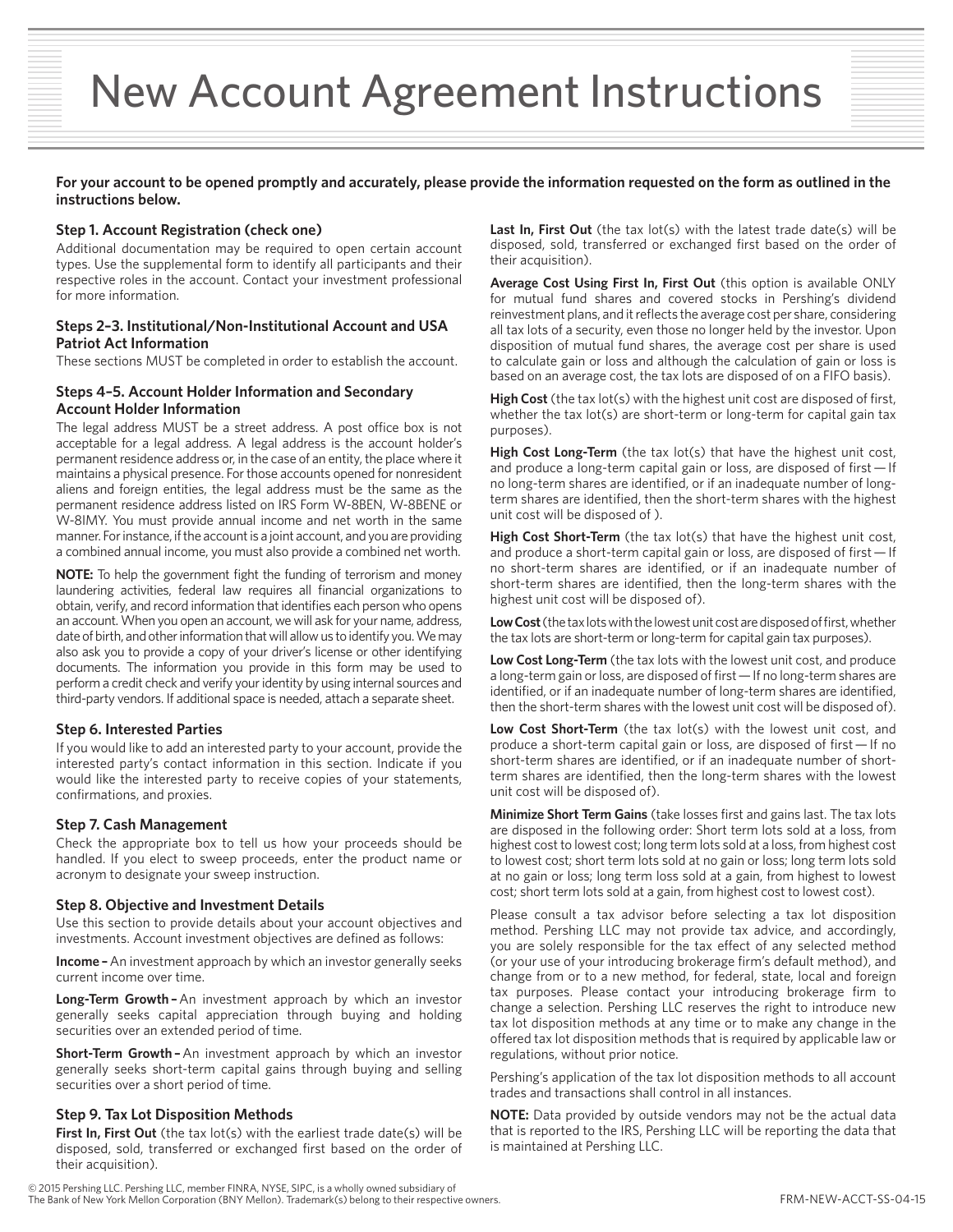#### **Step 10. Bond Elections**

Bonds contain provisions that allow investors to elect to amortize the premium or accrete the discount when calculating and reporting cost basis for federal income tax purposes.

#### **Step 11. Additional Information**

Use this section to provide additional information about your account.

#### **Step 12. Standing/Periodic Instructions**

Check the appropriate boxes to tell us how your income and periodic principal distributions should be handled.

#### **Step 13. U.S. Taxpayer Number Certification**

U.S. persons must sign the U.S. taxpayer certification built into the New Account Form. If the account is a JOINT account, you must provide the Social Security Number or the Taxpayer Identification Number of the individual whose name appears first. For custodial accounts, use the Social Security Number of the minor. If you are a nonresident alien or foreign entity, you should not sign the taxpayer certification included

in this form, and instead submit an IRS Form W-8BEN, W-8IMY or other appropriate W8 series forms with this application. Nonresident alien joint accounts require IRS Form W-8BEN for each account holder. The account holder's country of permanent residence is the country where the account holder claims to be a resident for purposes of that country's income tax. If a reduced rate of withholding is being claimed under an income tax treaty, residency must be determined in the manner required by the treaty. If the account holder does not have a tax residence in any country, the permanent residence is where the account holder normally resides (or maintains an office for accounts not owned by individuals). The primary account owner whose Social Security Number or Taxpayer Identification Number is used should sign the Taxpayer Certification on page 12.

#### **Step 14. Signatures**

Sign and date the form. The primary and secondary owners of a joint account must sign the form on page 12. Additional owners must sign the additional participant form. For a custodial account, only the custodian needs to sign.

#### **Participant Information Supplement**

Use one of the codes below to designate the participant role for the additional participant on an account.

ADMN–Administrator AGNT–Agent BENF–Beneficiary BORW–Borrower CONS–Conservator CUST–Custodian DECD–Deceased DPTR–Depositor DRTR–Director EXEC–Executor GPMM–General Partner/Managing Member

GRNT–Grantor GRDN–Guardian IPTY–Interested Party IMGR–Investment Manager LHLD–Lien Holder LPAR–Limited Partner MNGR–Manager MMBR–Member MINR–Minor OFCR–Officer PTNR–Partner

PREP–Personal Representative PLAD–Plan Administrator PATN–Power of Attorney PRM–Primary Account Holder RIND–Responsible Individual SEC–Secondary Account Holder STLR–Settlor SHLR–Shareholder SPSR–Sponsor SUSO–Substantial Owner TSTE–Trustee

#### **For Broker-Dealer Use Only**

Provide investment professional and principal approvals.

#### **Account Category Codes (for office use only)**

BKCL–Bank Collateral Account BOLI-Bank Owned Life Insurance BTRS-Bank Owned Life Insurance Trust CLUB–Investment Club COD–Receive/Deliver Versus Payment COLI-Corporate Owned Life Insurance CONS-Conservatorship CORN–Noncorporate Account CORP–Corporation CPPS–Corporate Pension or Profit Sharing Plan CTRS-Corporate Owned Life Insurance Trust CUST–Custodian DLJC–Pershing LLC SIMPLE Individual Retirement Account (IRA) DLJI–Pershing LLC IRA DLJP–Pershing LLC SARSEP and Prototype SEP DLJQ–Pershing LLC Qualified Retirement Plan (QRP) DLJS–Pershing LLC SEP IRA ESTT–Estate EXMP–Exempt Organization FINL–Financial Organization GOVT–Government Entity/Agency GRDN–Guardian IACP–Investment Advisor/Corporation

IACU–Investment Advisor/Custodian IAES–Investment Advisor/Estate IAGU–Investment Advisor/Guardian IAGV–Investment Advisor/ Government Agency IAIN–Investment Advisor/Individual IAJT–Investment Advisor/Joint IANP–Investment Advisor/Nonprofit Organization IAPA–Investment Advisor/Partnership IAPP–Investment Advisor/Corporate Pension/ Profit Sharing IAPW–Investment Advisor/Power of Attorney IART–Investment Advisor/Retirement Account IASP–Investment Advisor/Sole Proprietor IATI–Investment Advisor/Transfer on Death Individual IATJ–Investment Advisor/Transfer on Death Joint IATR–Investment Advisor/Trust INDV–Individual INVA–Investment Advisor/Managed Account JNTN–Joint LLCP-Limited Liability Corporation LPAR-Limited Partnership NPLC-Nonpurpose Loan Corporate NPLI-Nonpurpose Loan Individual NPLJ-Nonpurpose Loan Joint

NPLP-Nonpurpose Loan Partnership NPLT-Nonpurpose Loan Trust NPRO–Nonprofit Organization N401-Prototype Individual 401(k) N457-Nonqualified Deferred Compensation Plan N529-State Sponsored Higher Education Plan PART–Partnership PRME-Prime Broker PWRA–Power of Attorney RETC–Third Party as Custodian SIMPLE IRA RETE–Third Party as Custodian ERISA Account RETG-Third Party as Custodian IRA Guardian RETH-Third Party as Custodian 403(b)(7) RETI–Third Party as Custodian IRA RETN-Third Party as Custodian Roth IRA Guardian RETP–Third Party as Custodian Prototype SEP RETQ–Third Party as Custodian QRP RETR–Third Party as Custodian Roth IRA RETS–Third Party as Custodian SARSEP and SEP RETV-Third Party as Custodian Education Savings SOLE–Sole Proprietorship TODI–Transfer on Death Individual TODJ–Transfer on Death Joint TRST–Trust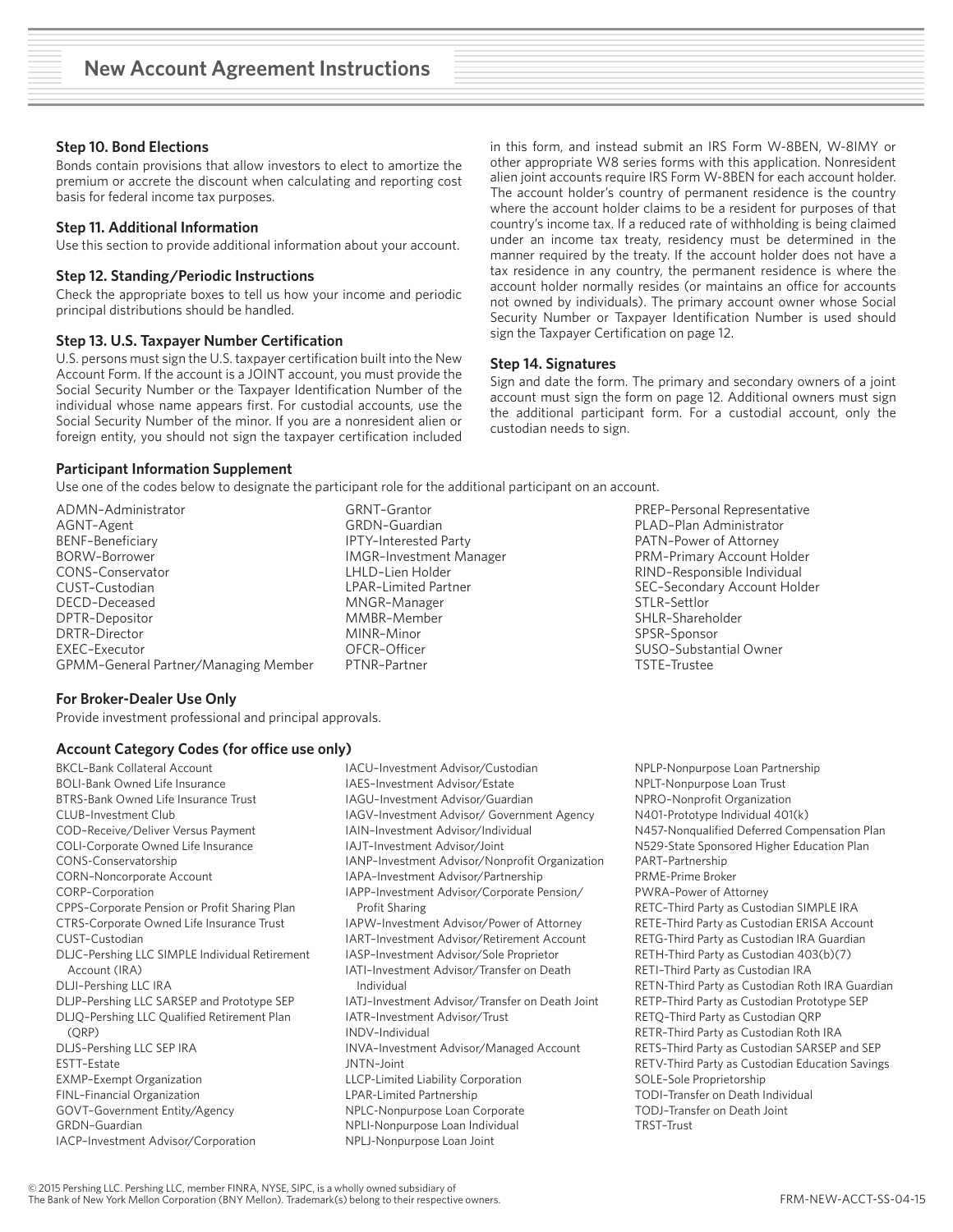|  | <b>New Account Agreement</b> |  |  |
|--|------------------------------|--|--|
|--|------------------------------|--|--|

# **OFFICE USE ONLY  |  Account Number** — **IP Number**

#### **STEP 1. ACCOUNT REGISTRATION**

#### **Retirement (Skip to Step 2)**

**ADDITIONAL DOCUMENTATION MAY BE REQUIRED TO OPEN THESE ACCOUNT TYPES. CONTACT YOUR INVESTMENT PROFESSIONAL FOR MORE INFORMATION.**

# **Retail (Select a type of retail account below)**

| <b>TYPE OF ACCOUNT</b>               | <b>ADDITIONAL DESIGNATION</b>                                              | <b>TYPE OF ACCOUNT</b>                     | <b>ADDITIONAL DESIGNATION</b>                                    |
|--------------------------------------|----------------------------------------------------------------------------|--------------------------------------------|------------------------------------------------------------------|
| Individual                           |                                                                            | Trust                                      | <b>Establishment Date:</b>                                       |
| Corporation                          | C Corp<br>$\sim$<br>S Corp                                                 |                                            | Trust Type:<br>Charitable<br>Revocable<br>Irrevocable<br>Living  |
| Corporate Pension/<br>Profit Sharing | Plan Name:                                                                 |                                            | Irrevocable Living<br>Testamentary<br>Family                     |
|                                      | Trustees:                                                                  |                                            | Trustees:                                                        |
|                                      | Beneficiaries:                                                             |                                            | Beneficiaries:                                                   |
| Custodial                            | UGMA (Uniform Gift to Minors Act)<br>UTMA (Uniform Transfer to Minors Act) |                                            | Can the trustees act independently?<br>Yes<br>$\vert$ $\vert$ No |
|                                      | Complete Custodial Accounts Section.                                       | 529 Plan                                   |                                                                  |
| Estate                               | Person or Entity Appointed to Act on Behalf<br>of the Account:             | <b>Bank Collateral</b>                     |                                                                  |
|                                      | Administrator<br>Personal Representative                                   | Conservatorship                            |                                                                  |
|                                      | Special Administrator<br>Temporary Administrator                           | Coverdell Education<br>Savings Account     |                                                                  |
|                                      | Executor<br>Executrix                                                      | <b>Exempt Organization</b>                 |                                                                  |
|                                      | Number Appointed to Account:                                               | Financial Organization                     |                                                                  |
| Joint Tenant                         | Complete Joint Accounts Section.                                           | Government Entity/<br>Agency               |                                                                  |
| Limited Liability<br>Company         | $\Box$ C Corp<br>S Corp                                                    | Guardianship                               |                                                                  |
|                                      | Partnership<br>Disregarded Entity* (name of owner):                        | Investment Club                            |                                                                  |
|                                      | Power of Attorney Agent's Name:                                            | IRA or Retirement<br>Third Party Custodian |                                                                  |
| Power of Attorney                    |                                                                            | Noncorporate                               |                                                                  |
| Individual Single<br>Member LLC      |                                                                            | Nonprofit Organization                     |                                                                  |
| Sole Propietorship                   |                                                                            | Nonpurpose Loan                            |                                                                  |
| Transfer on Death:<br>Individual     | <b>Agreement Execution Date:</b>                                           | Partnership<br>Other                       | Please Specify:                                                  |
| Transfer on Death:<br>Joint          | Complete Joint Accounts Section.<br><b>Agreement Execution Date:</b>       |                                            |                                                                  |

\*If the owner is a U.S. person, complete Step 4 using the owner's information. If the owner is a non-U.S. person, the appropriate IRS form W-8 must be provided from the non-U.S. owner.



NAW9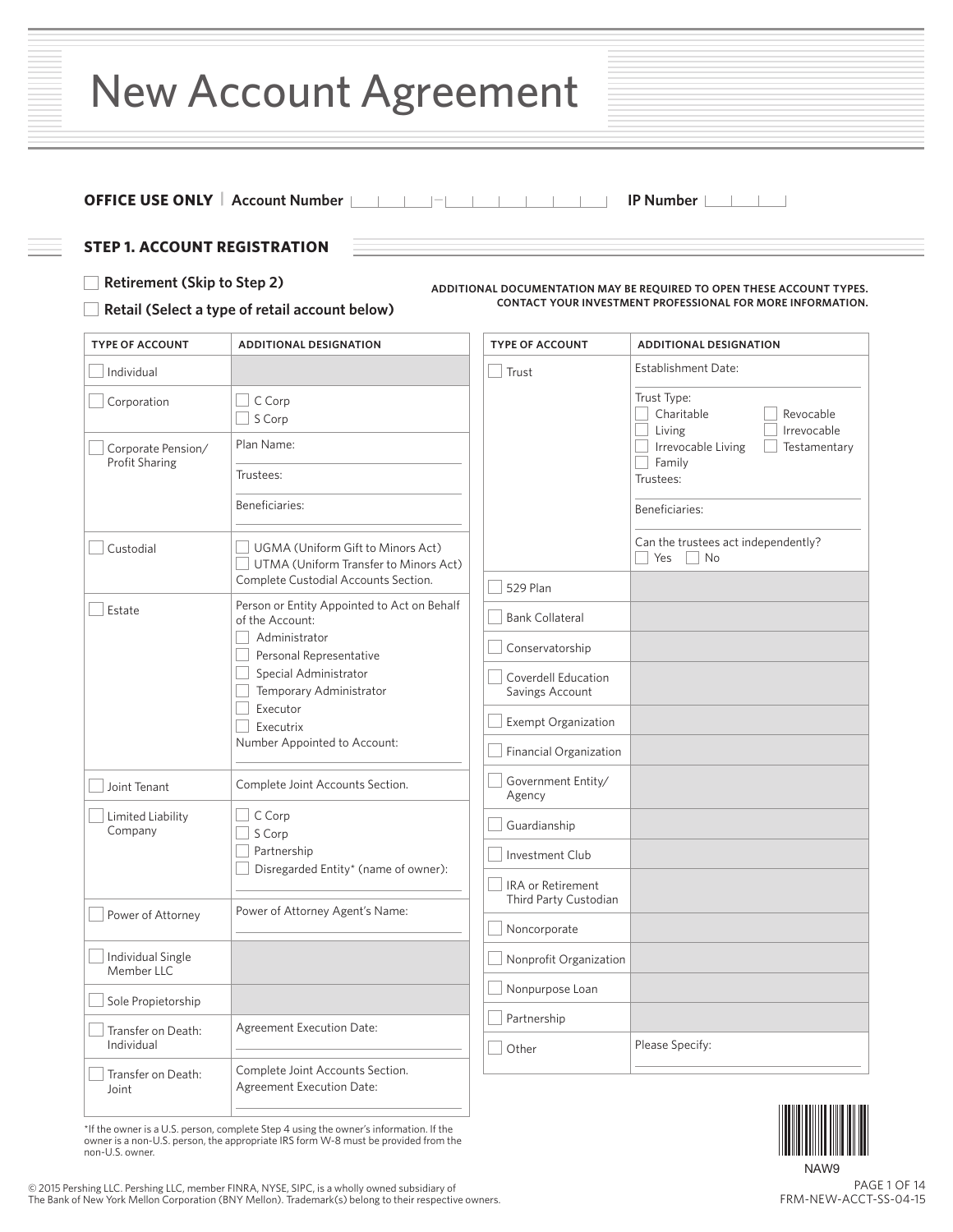#### **For Joint Accounts Only**

| Are the account holders married to each other? | Tenancy State                                  | Number of Tenants            |
|------------------------------------------------|------------------------------------------------|------------------------------|
| Yes<br>No.                                     |                                                |                              |
| Tenancy Clause                                 |                                                |                              |
| Community Property                             | Community Property with Rights of Survivorship | Tenants in Common            |
| Tenants by Entirety                            | Joint Tenants with Rights of Survivorship      | Usufruct (LA Residents only) |

# **For Custodial Accounts Only**

| State in Which Gift was Given  | Date Gift Was Given                                                 |                                                                                |
|--------------------------------|---------------------------------------------------------------------|--------------------------------------------------------------------------------|
|                                | $\overline{\phantom{0}}$                                            |                                                                                |
| Age Designated to Terminate    | Minor's Date of Birth                                               |                                                                                |
|                                | $\overline{\phantom{0}}$<br>$\mathcal{L} = \mathcal{L} \mathcal{L}$ |                                                                                |
| Manner in Which Gift was Given |                                                                     |                                                                                |
| Created by gift                | ∣ ∣ Trust                                                           | Will<br>$\Box$ Exercise by appointment $\Box$ Transfer by fiduciary or obligor |

# **STEP 2. INSTITUTIONAL/NON-INSTITUTIONAL ACCOUNT**

#### **Institutional Account, as Defined in the FINRA Rule**

| A bank, savings and loan association, insurance company or registered investment company                                                                                                                                                                                                                                                                                          |
|-----------------------------------------------------------------------------------------------------------------------------------------------------------------------------------------------------------------------------------------------------------------------------------------------------------------------------------------------------------------------------------|
| An investment adviser registered either with the Securities and Exchange Commission under Section 203<br>of the Investment Advisers Act of 1940 or with a state securities commission (or any agency or office<br>performing like functions)                                                                                                                                      |
| Other Entity (whether a natural person, corporation, partnership, trust, or otherwise) with total assets of at<br>least \$50 million                                                                                                                                                                                                                                              |
| None of the Above                                                                                                                                                                                                                                                                                                                                                                 |
| Institutional Account Suitability Obligation<br>If None of the Above was selected in the previous section, this section is not required                                                                                                                                                                                                                                           |
| Waived for all recommendations                                                                                                                                                                                                                                                                                                                                                    |
| Accepted for all recommendations                                                                                                                                                                                                                                                                                                                                                  |
| Waived exclusively for the recommendations involving the following asset classes:<br>Please select those which are applicable:<br>Options<br>Fixed Income     Mutual Funds<br>Unit Investment Trusts<br>Equities<br>Exchanged Traded Funds    <br>Other                                                                                                                           |
| Determined at the time of each recommendation                                                                                                                                                                                                                                                                                                                                     |
| For Broker-Dealer Use Only<br>if the selection above represents a full or partial waiver of the servicing broker/dealer's suitability obligation, the servicing broker/dealer<br>represents that the institutional client account is capable of exercising independent judgment with respect to security and investment strategy<br>decisions made in connection with the waiver. |

# **STEP 3. USA PATRIOT ACT INFORMATION**

| What is the <b>initial</b> source of funds for this account? If you are transferring assets from another financial |  |
|--------------------------------------------------------------------------------------------------------------------|--|
| institution, please indicate the origin of those investments.                                                      |  |

| Accounts Receivable         | Accumulated Savings | Alimony                        | Gift                 |
|-----------------------------|---------------------|--------------------------------|----------------------|
| $\Box$ Income From Earnings | Inheritance         | Insurance Proceeds             | Investment Proceeds  |
| Legal Settlement            | Lottery/Gaming      | Pension/IRA/Retirement Savings |                      |
| Rollover                    | Rental Income       | Sale of Business               | Sales of Real Estate |
| Spouse/Parent               | Other               |                                |                      |
|                             |                     |                                |                      |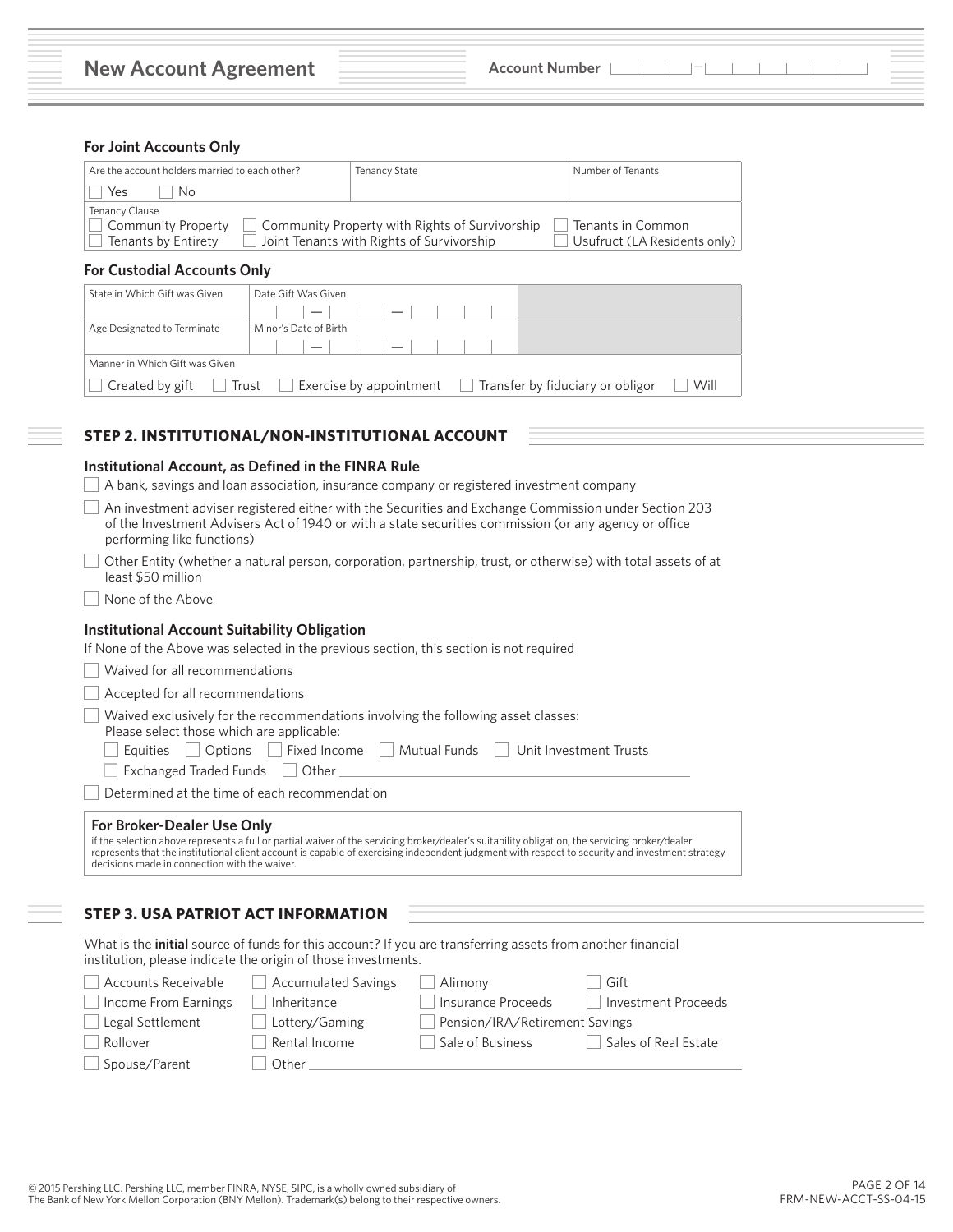| <b>New Account Agreement</b> |  |
|------------------------------|--|
|------------------------------|--|

| Account Number |  |  |  |  |  |  |
|----------------|--|--|--|--|--|--|
|                |  |  |  |  |  |  |

| <b>Disclosures Required Under the USA PATRIOT ACT</b><br>Is this account for a Foreign Financial Institution (e.g. non-U.S. bank; non-U.S. branch<br>of a U.S. bank; broker-dealer; futures merchant; commodities introducing broker; |                         |                                      | No<br>Yes        | <b>ACCOUNTS: WITH RESPECT</b><br>TO ASSETS CUSTODIED BY<br>PERSHING ON YOUR BEHALF,       |
|---------------------------------------------------------------------------------------------------------------------------------------------------------------------------------------------------------------------------------------|-------------------------|--------------------------------------|------------------|-------------------------------------------------------------------------------------------|
| mutual fund; money transmitter or currency exchanger)?                                                                                                                                                                                |                         |                                      |                  | YOU ACKNOWLEDGE THAT<br><b>INCOME AND CAPITAL GAINS</b>                                   |
| Is this account a private banking account as defined under the USA PATRIOT Act?                                                                                                                                                       | <b>No</b><br><b>Yes</b> | OR DISTRIBUTIONS TO YOU              |                  |                                                                                           |
| Is this an account for a Foreign Bank as defined under the USA PATRIOT Act?                                                                                                                                                           |                         |                                      | No<br>Yes        | <b>FROM THIS ACCOUNT MAY</b><br><b>BE TAXABLE IN YOUR HOME</b>                            |
| • If yes, is the bank a Central Bank?                                                                                                                                                                                                 |                         |                                      | No<br>Yes        | <b>JURISDICTION AND/OR</b><br>YOUR JURISDICTION OF TAX                                    |
| • If yes, is this a Foreign Bank operating under an Offshore Banking License?                                                                                                                                                         |                         |                                      | No<br>Yes        | <b>RESIDENCE IF DIFFERENT FROM</b><br>YOUR HOME JURISDICTION.                             |
| • If yes, is this a Foreign Bank operating under a banking license issued by a Non-Cooperative<br>Country or Territory?                                                                                                               |                         |                                      | No<br><b>Yes</b> | YOU ACKNOWLEDGE TO YOUR<br><b>FINANCIAL ORGANIZATION AND</b><br>TO PERSHING THAT YOU HAVE |
| • If yes, is this a Foreign Bank operating under a banking license issued by a jurisdiction<br>subject to Section 311 measures?                                                                                                       |                         |                                      | Yes<br>No.       | <b>TAKEN YOUR OWN TAX ADVICE</b><br>IN THIS REGARD.                                       |
| If the answer to any of the three questions above is yes, how many people or entities<br>own 10% or more of the Bank (if its shares are not publicly traded?                                                                          |                         |                                      |                  | IF NUMBER IS GREATER<br>THAN ZERO, A FOREIGN                                              |
| Are you, or anyone with an interest in this account, currently or formerly, either (1) a senior<br>military, governmental, or political official, or (2) closely associated with an immediate family<br>member of such an official?   |                         |                                      | Yes<br>No        | <b>BANK BENEFICIAL</b><br><b>OWNERSHIP FORM MUST</b><br><b>ACCOMPANY THIS REQUEST.</b>    |
| If yes, identify the name of the official, office held and country                                                                                                                                                                    |                         |                                      |                  |                                                                                           |
| <b>STEP 4. PRIMARY ACCOUNT HOLDER INFORMATION</b><br>Name                                                                                                                                                                             |                         |                                      |                  | <b>IF DISREGARDED</b><br><b>ENTITY, ENTER</b>                                             |
| Social Security (SSN)                                                                                                                                                                                                                 |                         | Employee Identification Number (EIN) |                  | <b>INFORMATION FOR</b><br>THE U.S. OWNER.                                                 |
| Email                                                                                                                                                                                                                                 | Person                  | Entity<br>Date of Birth              |                  |                                                                                           |
|                                                                                                                                                                                                                                       |                         |                                      |                  |                                                                                           |
| Home Phone                                                                                                                                                                                                                            | <b>Business Phone</b>   | Mobile Phone                         |                  |                                                                                           |
| Legal Address (no P.O. box)                                                                                                                                                                                                           |                         |                                      |                  |                                                                                           |
| City                                                                                                                                                                                                                                  |                         | State/Province                       | Zip/Postal Code  |                                                                                           |
| Country                                                                                                                                                                                                                               |                         |                                      |                  |                                                                                           |
| Mailing Address (if different from legal address)                                                                                                                                                                                     |                         |                                      |                  |                                                                                           |
| City                                                                                                                                                                                                                                  |                         | State/Province                       | Zip/Postal Code  |                                                                                           |
| Country                                                                                                                                                                                                                               |                         |                                      |                  | A COPY OF THE ID<br><b>IS REQUIRED FOR</b>                                                |
| Primary Citizenship(s)                                                                                                                                                                                                                |                         | Additional Citizenship(s)            |                  | EACH NON-U.S.<br><b>PERSON AND FOR</b><br><b>U.S. CITIZENS LIVING</b>                     |

Male Female Single Married Divorced Domestic Partner Widowed

| <b>Dependents</b> |  |
|-------------------|--|
|-------------------|--|

Number of Dependents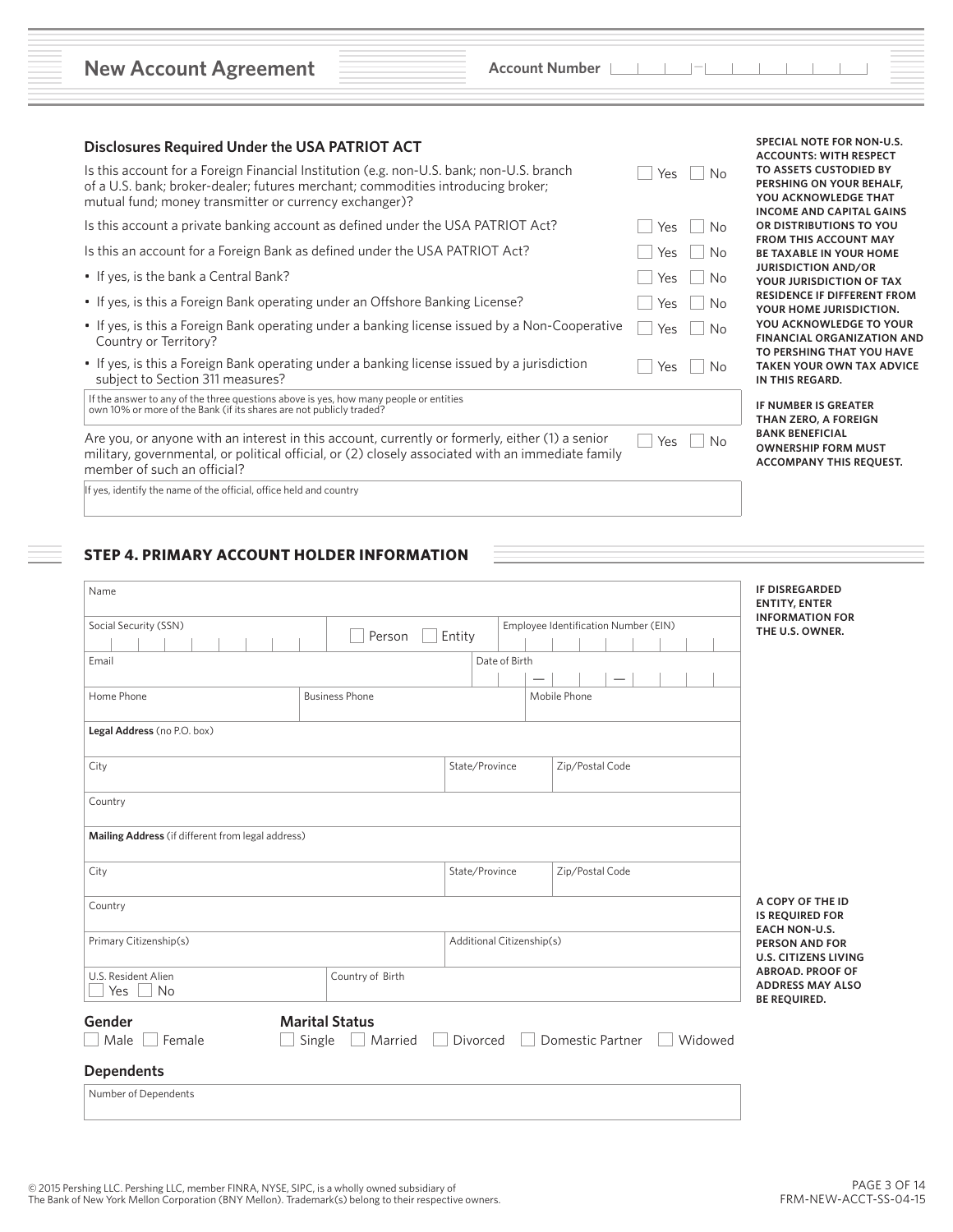| <b>New Account Agreement</b> |  | Account Number |  |  |
|------------------------------|--|----------------|--|--|
|------------------------------|--|----------------|--|--|

#### **Employment and Industry Affiliations**

| Self-Employed<br>Employed<br>Retired | Unemployed     | Student<br>Homemaker |
|--------------------------------------|----------------|----------------------|
| Occupation                           | Years Employed | Type of Business     |
| <b>Employer Name</b>                 |                |                      |
| Employer's Address                   |                |                      |
| City                                 | State/Province | Zip/Postal Code      |
| Country                              |                |                      |

# **General Investment Knowledge and Experience**

■ Limited ■ Moderate ■ Extensive ■ None

# **Knowledge and Experience by Investment Type**

| <b>INVESTMENT</b>      | <b>INVESTMENT KNOWLEDGE</b> |          | <b>INVESTMENT EXPERIENCE</b> |      |             |
|------------------------|-----------------------------|----------|------------------------------|------|-------------|
| Equities               | Limited                     | Moderate | Extensive                    | None | Since Year: |
| Options                | Limited                     | Moderate | Extensive                    | None | Since Year: |
| Fixed Income           | Limited                     | Moderate | Extensive                    | None | Since Year: |
| Mutual Funds           | Limited                     | Moderate | Extensive                    | None | Since Year: |
| Unit Investment Trusts | Limited                     | Moderate | Extensive                    | None | Since Year: |
| Exchange Traded Funds  | Limited                     | Moderate | Extensive                    | None | Since Year: |
| Real Estate            | Limited                     | Moderate | Extensive                    | None | Since Year: |
| Insurance              | Limited                     | Moderate | Extensive                    | None | Since Year: |
| Variable Annuities     | Limited                     | Moderate | Extensive                    | None | Since Year: |
| <b>Fixed Annuities</b> | Limited                     | Moderate | Extensive                    | None | Since Year: |
| Precious Metals        | Limited                     | Moderate | Extensive                    | None | Since Year: |
| Commodities, Futures   | Limited                     | Moderate | Extensive                    | None | Since Year: |
| Other:                 | Limited                     | Moderate | Extensive                    | None | Since Year: |

#### **Financial Information**

# *Identify Verification Method Used*

Compliance Data Center Inc. Report (CDCR)Internal Review (INRV)

**a** Regulatory Data Corporation (RDCR) **C** Other ID Vendor (OTHR)

| <b>Annual Income</b><br>From \$             | To \$ |  |  |
|---------------------------------------------|-------|--|--|
| Net Worth (excluding home)<br>From \$       | To \$ |  |  |
| <b>Liquid Net Worth</b><br>From \$<br>To \$ |       |  |  |
|                                             |       |  |  |

Check box if aggregated with other joint tenants.

**Tax Bracket:** 0–15% 15.1%–32% 32.1%–50% 50.1% +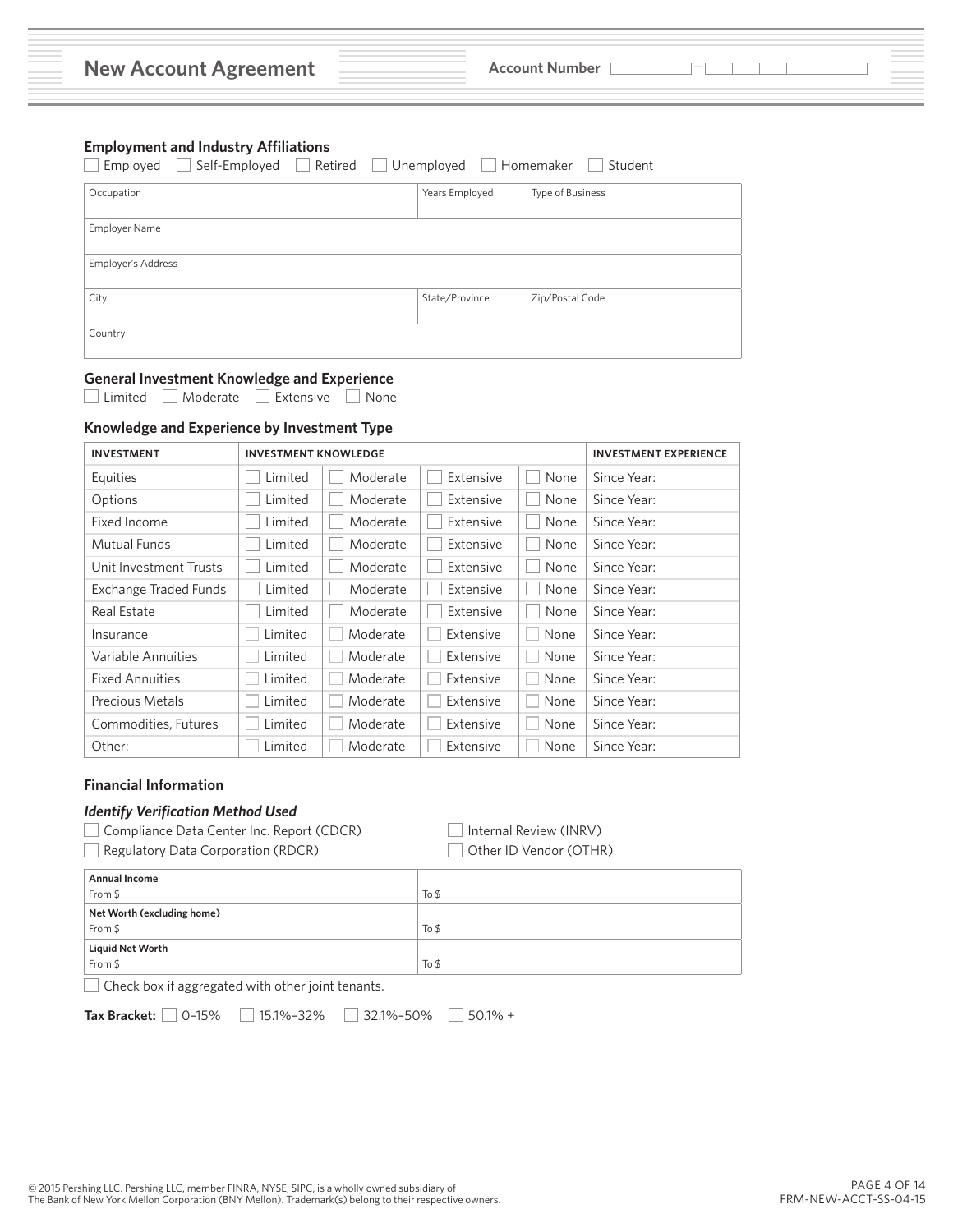# **Unexpired Government Identification**

|                                 | <b>GOVERNMENT PHOTO ID #1</b>    |                  | <b>GOVERNMENT PHOTO ID #2</b>    |                                                                              |
|---------------------------------|----------------------------------|------------------|----------------------------------|------------------------------------------------------------------------------|
| Type of Unexpired Photo ID      |                                  |                  | Type of Unexpired Photo ID       | <b>UNEXPIRED PHOTO</b><br><b>IDENTIFICATION</b><br><b>SHOULD BE PROVIDED</b> |
| ID Number                       |                                  | <b>ID Number</b> |                                  | <b>FOR ALL INDIVIDUALS</b><br><b>THAT WERE NOT</b><br><b>VERIFIED USING</b>  |
| Country of Issue                |                                  | Country of Issue |                                  | NON-DOCUMENTARY<br><b>METHODS, AND</b>                                       |
|                                 | State/Province/Subdivision of ID |                  | State/Province/Subdivision of ID | <b>FOR NON-RESIDENT</b><br><b>ALIENS, ALONG WITH</b><br>AN IRS FORM W-8BEN.  |
| Date of Issue                   | Date of Expiration               | Date of Issue    | Date of Expiration               |                                                                              |
| <b>ID Verification Comments</b> |                                  |                  |                                  |                                                                              |

# **Corporate/Business Information**

| Corporate/Business ID Number    | Formation Date of Corporation/Business | IF APPLICABLE. |
|---------------------------------|----------------------------------------|----------------|
| State/Province of Incorporation | <sup>1</sup> Country of Incorporation  |                |

# **Broker-Dealer Affiliations**

| Are you an employee of this broker-dealer?                                                                                                                    |                                      |     |    |     | <b>No</b> |
|---------------------------------------------------------------------------------------------------------------------------------------------------------------|--------------------------------------|-----|----|-----|-----------|
| Are you related to an employee at this broker-dealer?                                                                                                         |                                      |     |    |     | No        |
| Employee Name<br>Relationship                                                                                                                                 |                                      |     |    |     |           |
| Are you an employee of another broker-dealer?                                                                                                                 | Yes                                  | No  |    |     |           |
| Broker-Dealer Name                                                                                                                                            |                                      |     |    |     |           |
| Are you related to an employee at another broker-dealer?                                                                                                      |                                      |     |    | Yes | No        |
| Broker-Dealer Name                                                                                                                                            | <b>Employee Name</b><br>Relationship |     |    |     |           |
| Are you maintaining any other brokerage accounts?                                                                                                             | Yes                                  | No  |    |     |           |
| With what firm(s) are you maintaining other brokerage accounts?<br>Years of Investment Experience                                                             |                                      |     |    |     |           |
| Are you or any member of your immediate family affiliated with or employed by a<br>member of a stock exchange or the Financial Industry Regulatory Authority? | Yes                                  | No  |    |     |           |
| Employer authorization is required. What is the affiliation?                                                                                                  |                                      |     |    |     |           |
| Are you a senior officer, director, or 10% or more shareholder of a public company?                                                                           |                                      | Yes | No |     |           |
| Company Name(s)                                                                                                                                               |                                      |     |    |     |           |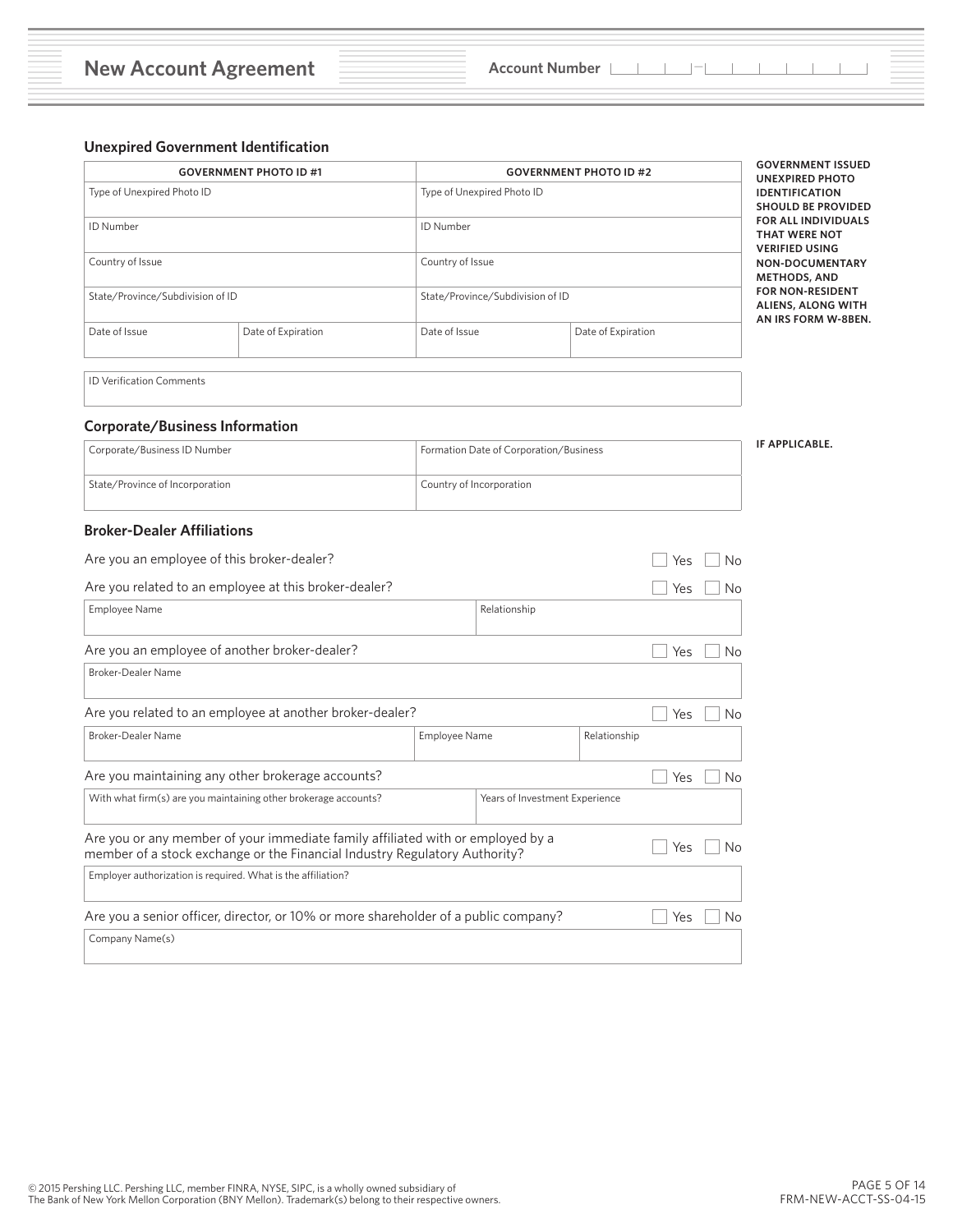| <b>New Account Agreement</b> |  |  |  |
|------------------------------|--|--|--|
|------------------------------|--|--|--|

# **STEP 5. SECONDARY ACCOUNT HOLDER INFORMATION**

| Name                                                                                                                   |                       |                           |                |  |                                                                           |         |  |  |                                                                              |
|------------------------------------------------------------------------------------------------------------------------|-----------------------|---------------------------|----------------|--|---------------------------------------------------------------------------|---------|--|--|------------------------------------------------------------------------------|
| Social Security Number (SSN)                                                                                           |                       |                           |                |  | Employee Identification Number (EIN)                                      |         |  |  |                                                                              |
|                                                                                                                        | Person                | Entity                    |                |  |                                                                           |         |  |  |                                                                              |
| Email                                                                                                                  |                       |                           | Date of Birth  |  |                                                                           |         |  |  |                                                                              |
|                                                                                                                        |                       |                           |                |  |                                                                           |         |  |  |                                                                              |
| Home Phone                                                                                                             | <b>Business Phone</b> |                           |                |  | Mobile Phone                                                              |         |  |  |                                                                              |
| Legal Address (no P.O. box)                                                                                            |                       |                           |                |  |                                                                           |         |  |  |                                                                              |
| City                                                                                                                   |                       |                           | State/Province |  | Zip/Postal Code                                                           |         |  |  |                                                                              |
| Country                                                                                                                |                       |                           |                |  |                                                                           |         |  |  |                                                                              |
| Mailing Address (if different from legal address)                                                                      |                       |                           |                |  |                                                                           |         |  |  |                                                                              |
| City                                                                                                                   |                       | State/Province            |                |  | Zip/Postal Code                                                           |         |  |  |                                                                              |
| Country                                                                                                                |                       |                           |                |  |                                                                           |         |  |  | A COPY OF THE ID<br><b>IS REQUIRED FOR</b>                                   |
| Primary Citizenship(s)                                                                                                 |                       | Additional Citizenship(s) |                |  |                                                                           |         |  |  | <b>EACH NON-U.S.</b><br><b>PERSON AND FOR</b><br><b>U.S. CITIZENS LIVING</b> |
| U.S. Resident Alien<br>Country of Birth<br>Yes<br>No                                                                   |                       |                           |                |  | <b>ABROAD. PROOF OF</b><br><b>ADDRESS MAY ALSO</b><br><b>BE REQUIRED.</b> |         |  |  |                                                                              |
| <b>Marital Status</b><br>Gender<br>Male<br>Female<br>Single<br>Married<br>  Divorced   Domestic Partner    <br>Widowed |                       |                           |                |  |                                                                           |         |  |  |                                                                              |
| <b>Dependents</b>                                                                                                      |                       |                           |                |  |                                                                           |         |  |  |                                                                              |
| Number of Dependents                                                                                                   |                       |                           |                |  |                                                                           |         |  |  |                                                                              |
| <b>Employment and Industry Affiliations</b><br>Employed<br>Self-Employed<br>$\Box$                                     | Unemployed<br>Retired |                           | Homemaker      |  |                                                                           | Student |  |  |                                                                              |
| Occupation                                                                                                             |                       | Years Employed            |                |  | Type of Business                                                          |         |  |  |                                                                              |
| Employer Name                                                                                                          |                       |                           |                |  |                                                                           |         |  |  |                                                                              |
| <b>Employer's Address</b>                                                                                              |                       |                           |                |  |                                                                           |         |  |  |                                                                              |
| City                                                                                                                   |                       | State/Province            |                |  | Zip/Postal Code                                                           |         |  |  |                                                                              |
| Country                                                                                                                |                       |                           |                |  |                                                                           |         |  |  |                                                                              |
|                                                                                                                        |                       |                           |                |  |                                                                           |         |  |  |                                                                              |

# **General Investment Knowledge and Experience**

■ Limited ■ Moderate ■ Extensive None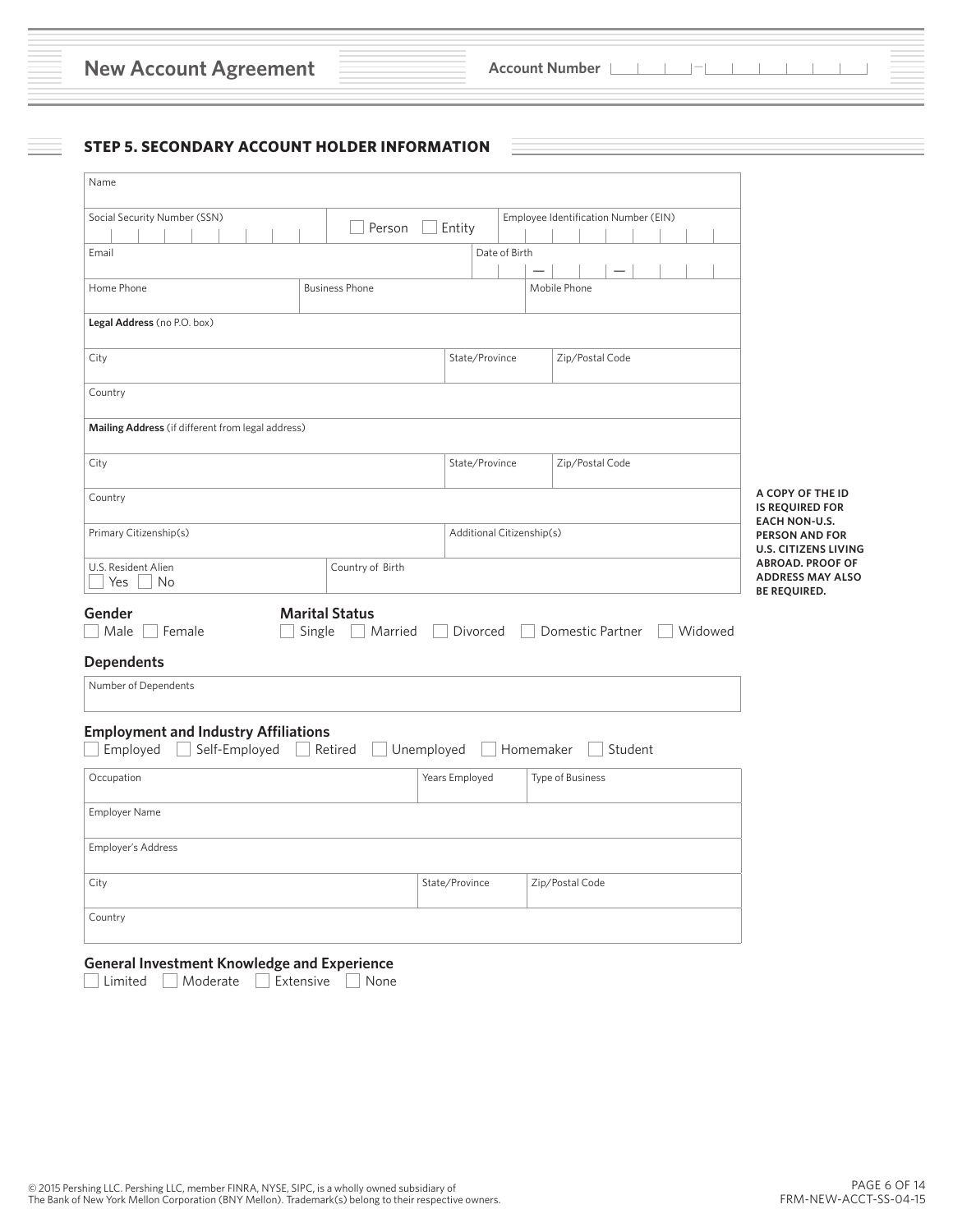| <b>INVESTMENT</b>      | <b>INVESTMENT KNOWLEDGE</b> |          | <b>INVESTMENT EXPERIENCE</b> |      |             |
|------------------------|-----------------------------|----------|------------------------------|------|-------------|
| Equities               | Limited                     | Moderate | Extensive                    | None | Since Year: |
| Options                | Limited                     | Moderate | Extensive                    | None | Since Year: |
| Fixed Income           | Limited                     | Moderate | Extensive                    | None | Since Year: |
| Mutual Funds           | Limited                     | Moderate | Extensive                    | None | Since Year: |
| Unit Investment Trusts | Limited                     | Moderate | Extensive                    | None | Since Year: |
| Exchange Traded Funds  | Limited                     | Moderate | Extensive                    | None | Since Year: |
| <b>Real Estate</b>     | Limited                     | Moderate | Extensive                    | None | Since Year: |
| Insurance              | Limited                     | Moderate | Extensive                    | None | Since Year: |
| Variable Annuities     | Limited                     | Moderate | Extensive                    | None | Since Year: |
| <b>Fixed Annuities</b> | Limited                     | Moderate | Extensive                    | None | Since Year: |
| Precious Metals        | Limited                     | Moderate | Extensive                    | None | Since Year: |
| Commodities, Futures   | Limited                     | Moderate | Extensive                    | None | Since Year: |
| Other:                 | Limited                     | Moderate | Extensive                    | None | Since Year: |

# **Knowledge and Experience by Investment Type**

# **Financial Information**

# *Identify Verification Method Used*

| Compliance Data Center Inc. Report (CDCR) |  |  |
|-------------------------------------------|--|--|
|-------------------------------------------|--|--|

**a D** Internal Review (INRV)

**1** Regulatory Data Corporation (RDCR) **Discript 20 Alter ID Vendor (OTHR)** 

| <b>Annual Income</b>       |        |
|----------------------------|--------|
| From \$                    | To $$$ |
| Net Worth (excluding home) |        |
| From \$                    | To $$$ |
| Liquid Net Worth           |        |
| From $$$                   | To \$  |
|                            |        |

**Tax Bracket:** 0–15% 15.1%–32% 32.1%–50% 50.1% +

#### **Unexpired Government Identification**

| <b>GOVERNMENT PHOTO ID #1</b>    |                    |                                  | <b>GOVERNMENT PHOTO ID #2</b> |                                                                              |
|----------------------------------|--------------------|----------------------------------|-------------------------------|------------------------------------------------------------------------------|
| Type of Unexpired Photo ID       |                    | Type of Unexpired Photo ID       |                               | <b>UNEXPIRED PHOTO</b><br><b>IDENTIFICATION</b><br><b>SHOULD BE PROVIDED</b> |
| <b>ID Number</b>                 |                    | ID Number                        |                               | <b>FOR ALL INDIVIDUALS</b><br><b>THAT WERE NOT</b><br><b>VERIFIED USING</b>  |
| Country of Issue                 |                    | Country of Issue                 |                               | NON-DOCUMENTARY<br><b>METHODS, AND</b>                                       |
| State/Province/Subdivision of ID |                    | State/Province/Subdivision of ID |                               | <b>FOR NON-RESIDENT</b><br><b>ALIENS, ALONG WITH</b><br>AN IRS FORM W-8BEN.  |
| Date of Issue                    | Date of Expiration | Date of Issue                    | Date of Expiration            |                                                                              |
|                                  |                    |                                  |                               |                                                                              |

ID Verification Comments

#### **Corporate/Business Information**

| Corporate/Business ID Number    | Formation Date of Corporation/Business | IF APPLICABLE. |
|---------------------------------|----------------------------------------|----------------|
| State/Province of Incorporation | Country of Incorporation               |                |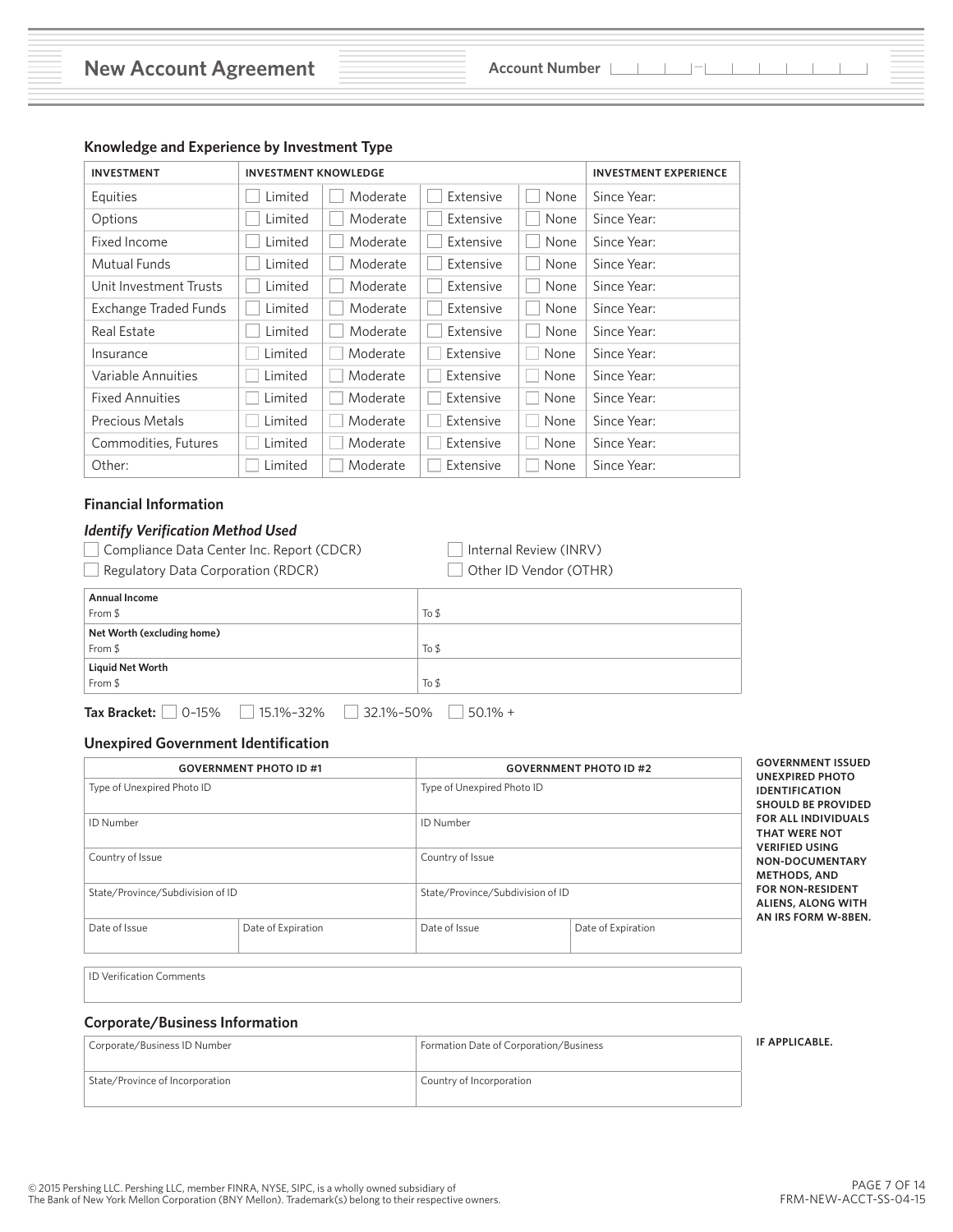**New Account Agreement Account Number Account Number**  $\blacksquare$ 

# **Broker-Dealer Affiliations**

| Are you an employee of this broker-dealer?                                                                                                                    |                               |     |    |     | No |
|---------------------------------------------------------------------------------------------------------------------------------------------------------------|-------------------------------|-----|----|-----|----|
| Are you related to an employee at this broker-dealer?                                                                                                         |                               |     |    |     | No |
| <b>Employee Name</b>                                                                                                                                          |                               |     |    |     |    |
| Are you an employee of another broker-dealer?                                                                                                                 | Yes                           | No  |    |     |    |
| Broker-Dealer Name                                                                                                                                            |                               |     |    |     |    |
| Are you related to an employee at another broker-dealer?                                                                                                      |                               |     |    | Yes | Νo |
| <b>Broker-Dealer Name</b>                                                                                                                                     | Employee Name<br>Relationship |     |    |     |    |
| Are you maintaining any other brokerage accounts?                                                                                                             |                               |     |    |     | No |
| With what firm(s) are you maintaining other brokerage accounts?<br>Years of Investment Experience                                                             |                               |     |    |     |    |
| Are you or any member of your immediate family affiliated with or employed by a<br>member of a stock exchange or the Financial Industry Regulatory Authority? |                               | Yes | No |     |    |
| Employer authorization is required. What is the affiliation?                                                                                                  |                               |     |    |     |    |
| Are you a senior officer, director, or 10% or more shareholder of a public company?                                                                           |                               |     |    |     | No |
| Company Name(s)                                                                                                                                               |                               |     |    |     |    |
| <b>Additional Participants</b>                                                                                                                                |                               |     |    |     |    |
| Are there more than two participants for this account? If Yes, complete the<br>Additional Holder/Participant Information Supplement sheet.                    |                               |     |    | Yes | Νo |

# **STEP 6. INTERESTED PARTIES**

# **First Interested Party**

| Name                                |                |                 | <b>PLEASE</b><br><b>SEPARAT</b>  |
|-------------------------------------|----------------|-----------------|----------------------------------|
| Email                               |                |                 | <b>FOR ADD</b><br><b>INTERES</b> |
| Home Phone<br><b>Business Phone</b> |                | Mobile Phone    |                                  |
| <b>Mailing Address</b>              |                |                 |                                  |
| City                                | State/Province | Zip/Postal Code |                                  |
| Country                             |                |                 |                                  |

**PLEASE ADD A SEPARATE SHEET FOR AL ITED PARTIES.**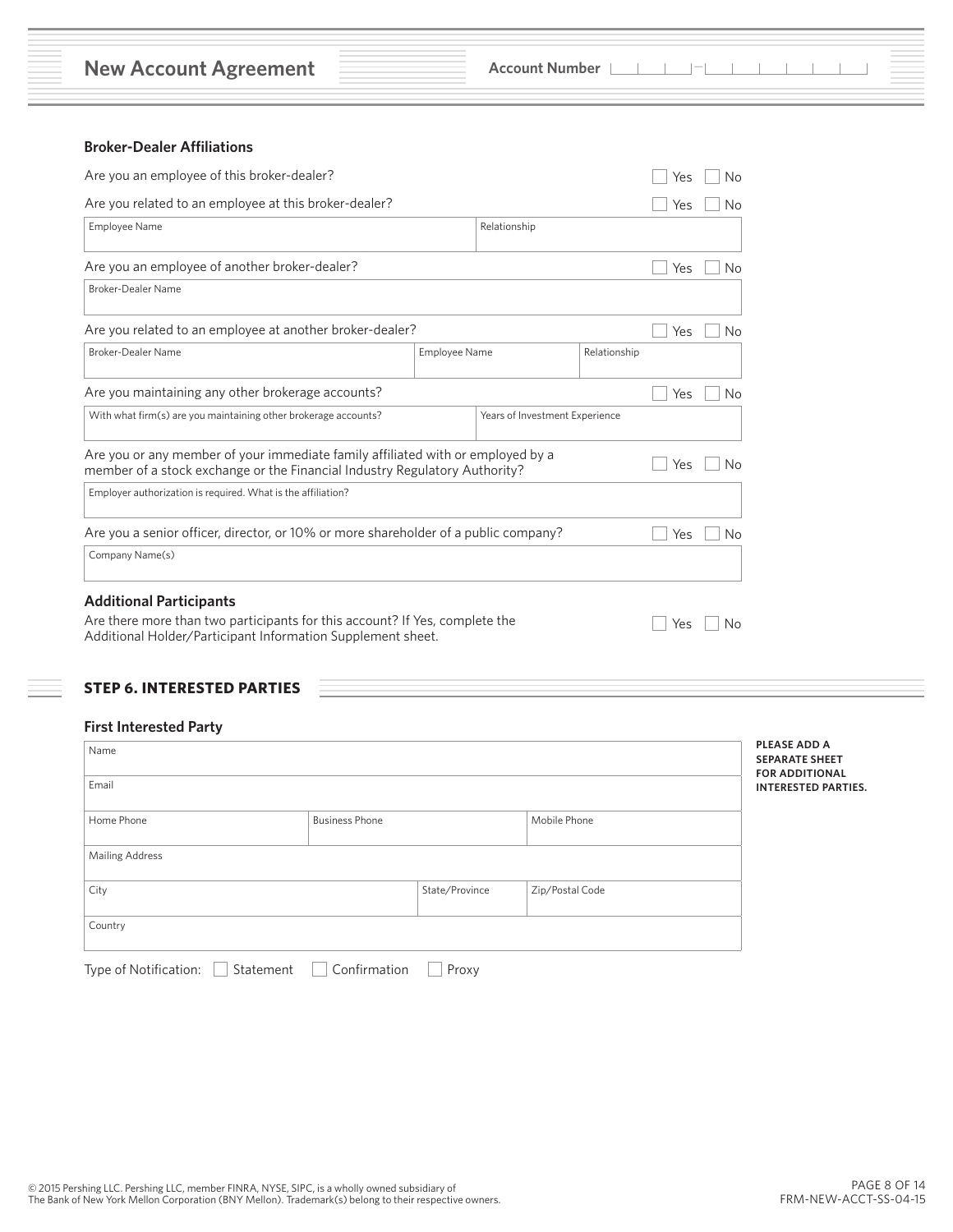#### **Second Interested Party**

| Name                               |                       |                |                 |
|------------------------------------|-----------------------|----------------|-----------------|
| Email                              |                       |                |                 |
| Home Phone                         | <b>Business Phone</b> |                | Mobile Phone    |
| <b>Mailing Address</b>             |                       |                |                 |
| City                               |                       | State/Province | Zip/Postal Code |
| Country                            |                       |                |                 |
| Type of Notification:<br>Statement | Confirmation          | Proxy          |                 |

#### **STEP 7. CASH MANAGEMENT**

The sweep program consists of sweep options, which may include money market mutual funds as well as bank deposit products. The options available to you are subject to change and you should contact your advisor for additional information on the products available to you through your sweep program.

Once a sweep option is elected, any free credit balance in your brokerage account will be automatically invested into the sweep product selected and any debits in your brokerage account will also be covered automatically by redemptions, to the extent you have a balance in the sweep product sufficient to cover the debit balance.

#### **How would you like to handle proceeds?**

Remit Hold

**If you opt to hold proceeds and wish to utilize the sweep feature, please enter your sweep option below.**

Product Name or Acronym of Your Sweep Option

**FOR MONEY MARKET FUND, FDIC INSURED DEPOSIT OR BANK SWEEP.**

#### **STEP 8. OBJECTIVE AND INVESTMENT DETAILS**

|  | <b>Risk Exposure</b> Low Moderate Speculation High Risk |  |
|--|---------------------------------------------------------|--|
|  |                                                         |  |

| <b>Account Investment Objectives</b> | Income | Long-Term Growth |  | Short-Term Growth |  |
|--------------------------------------|--------|------------------|--|-------------------|--|
|--------------------------------------|--------|------------------|--|-------------------|--|

#### **Other Investments**

| <b>INVESTMENT</b>      | <b>INVESTMENT VALUE</b> | <b>INVESTMENT</b>       | <b>INVESTMENT VALUE</b> |
|------------------------|-------------------------|-------------------------|-------------------------|
| Equities               | Value \$                | <b>Fixed Annuities</b>  | Value \$                |
| Options                | Value \$                | <b>Precious Metals</b>  | Value \$                |
| Fixed Income           | Value \$                | Commodities and Futures | Value \$                |
| Mutual Funds           | Value \$                | Other:                  | Value \$                |
| Unit Investment Trusts | Value \$                | Other:                  | Value \$                |
| Exchange-Traded Funds  | Value \$                | Other:                  | Value \$                |
| <b>Real Estate</b>     | Value \$                | Other:                  | Value \$                |
| Insurance              | Value \$                | Other:                  | Value \$                |
| Variable Annuities     | Value \$                | Other:                  | Value \$                |

#### **Investment Time Horizon and Liquidity Needs**

Time Horizon **Liquidity Needs** 

— —High Medium Low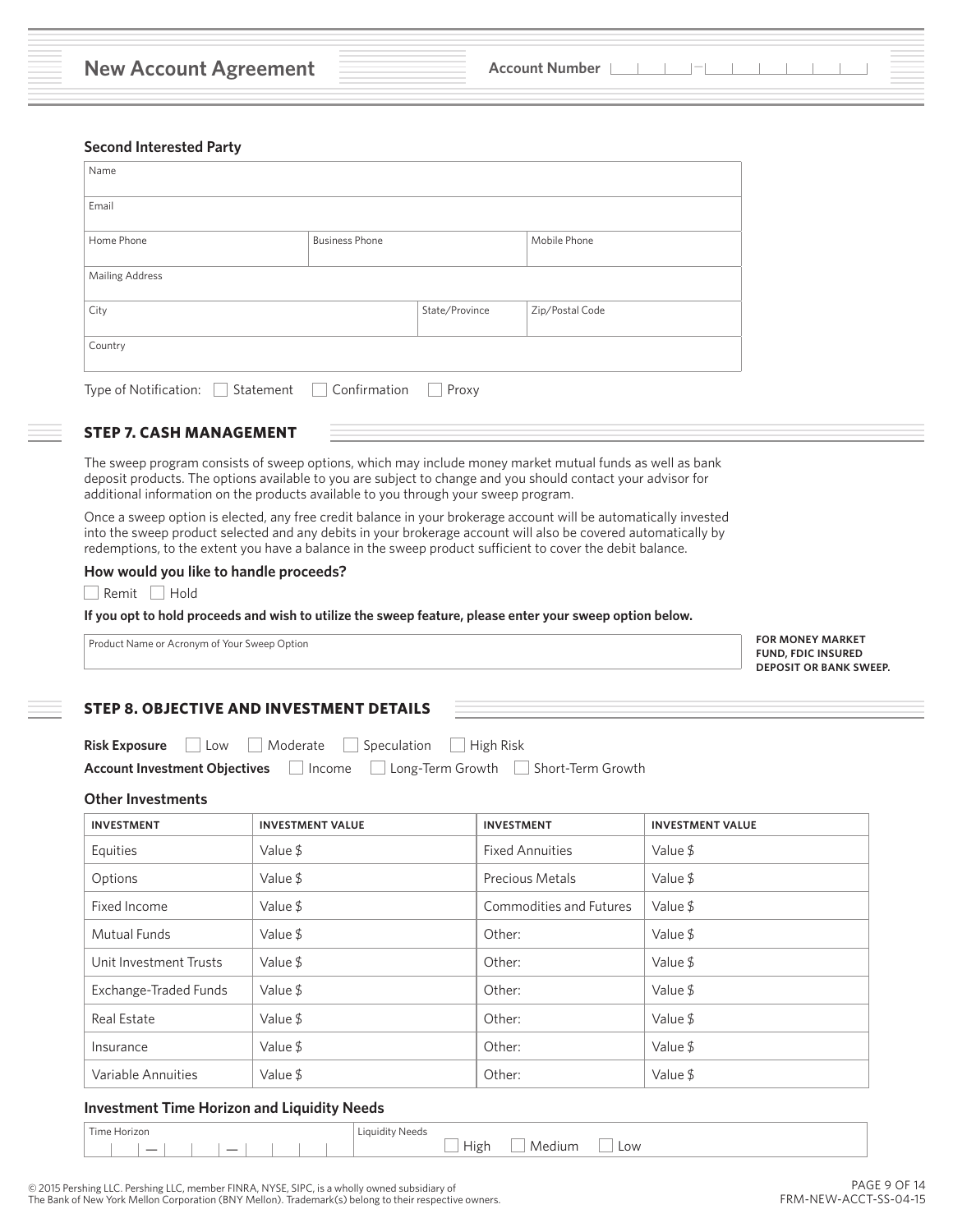|                                                                                                                                                                                                                                     | <b>Account Number</b>                                                                                                                                                                                                                                                                                                       |                                                        |                                                                         |
|-------------------------------------------------------------------------------------------------------------------------------------------------------------------------------------------------------------------------------------|-----------------------------------------------------------------------------------------------------------------------------------------------------------------------------------------------------------------------------------------------------------------------------------------------------------------------------|--------------------------------------------------------|-------------------------------------------------------------------------|
| <b>STEP 9. TAX LOT DISPOSITION METHODS</b>                                                                                                                                                                                          |                                                                                                                                                                                                                                                                                                                             |                                                        |                                                                         |
|                                                                                                                                                                                                                                     | Please choose one disposition method as your default for a) Mutual Funds, b) Stocks in Pershing's Dividend<br>Reinvestment Plans and c) All other securities. If a default disposition method is not chosen by you or your<br>Financial Organization, the federally mandated default method will be applied on the account. |                                                        |                                                                         |
| DISPOSITION METHODS FOR MUTUAL FUNDS                                                                                                                                                                                                | <b>DISPOSITION METHODS FOR STOCKS IN</b><br>PERSHING'S DIVIDEND REINVESTMENT PLAN                                                                                                                                                                                                                                           | <b>DISPOSITION METHODS</b><br>FOR ALL OTHER SECURITIES |                                                                         |
| Average Cost (using FIFO)                                                                                                                                                                                                           | Average Cost (using FIFO)                                                                                                                                                                                                                                                                                                   | First In, First Out (FIFO)                             |                                                                         |
| First In, First Out (FIFO)                                                                                                                                                                                                          | First In, First Out (FIFO)                                                                                                                                                                                                                                                                                                  | High Cost                                              |                                                                         |
| High Cost                                                                                                                                                                                                                           | High Cost                                                                                                                                                                                                                                                                                                                   | High Cost Long-Term                                    |                                                                         |
| High Cost Long-Term                                                                                                                                                                                                                 | High Cost Long-Term                                                                                                                                                                                                                                                                                                         | High Cost Short-Term                                   |                                                                         |
| High Cost Short-Term                                                                                                                                                                                                                | High Cost Short-Term                                                                                                                                                                                                                                                                                                        | Last In, First Out (LIFO)                              |                                                                         |
| Last In, First Out (LIFO)                                                                                                                                                                                                           | Last In, First Out (LIFO)                                                                                                                                                                                                                                                                                                   | Low Cost                                               |                                                                         |
| Low Cost                                                                                                                                                                                                                            | Low Cost                                                                                                                                                                                                                                                                                                                    | Low Cost Long-Term                                     |                                                                         |
| Low Cost Long-Term                                                                                                                                                                                                                  | Low Cost Long-Term                                                                                                                                                                                                                                                                                                          | Low Cost Short-Term                                    |                                                                         |
| Low Cost Short-Term                                                                                                                                                                                                                 | Low Cost Short-Term                                                                                                                                                                                                                                                                                                         | Minimize Short-Term Gains                              |                                                                         |
| Minimize Short-Term Gains                                                                                                                                                                                                           | Minimize Short-Term Gains                                                                                                                                                                                                                                                                                                   |                                                        |                                                                         |
| <b>STEP 10. BOND ELECTIONS</b><br>Yes/IRS Default: Amortize.                                                                                                                                                                        | Election 1 - Bond Premium Amortization (tax free bonds must be amortized)                                                                                                                                                                                                                                                   |                                                        | IF YOU DO NOT<br><b>CHOOSE BOND</b>                                     |
| No/Alternative: Do not amortize.                                                                                                                                                                                                    |                                                                                                                                                                                                                                                                                                                             |                                                        | <b>ELECTIONS, THE</b><br><b>NOTED IRS DEFAULTS</b><br>WILL BE SELECTED. |
| <b>Election 2 - Market Discount Accrual Method</b>                                                                                                                                                                                  |                                                                                                                                                                                                                                                                                                                             |                                                        |                                                                         |
| Ratable/Alternative<br><b>Constant Yield/IRS Default</b>                                                                                                                                                                            |                                                                                                                                                                                                                                                                                                                             |                                                        |                                                                         |
| Election 3 - Include Market Discount as Income                                                                                                                                                                                      |                                                                                                                                                                                                                                                                                                                             |                                                        |                                                                         |
| No/IRS Default: Don't include market discount as income.                                                                                                                                                                            |                                                                                                                                                                                                                                                                                                                             |                                                        |                                                                         |
| Yes/Alternative: Include market discount in income.                                                                                                                                                                                 |                                                                                                                                                                                                                                                                                                                             |                                                        |                                                                         |
|                                                                                                                                                                                                                                     |                                                                                                                                                                                                                                                                                                                             |                                                        |                                                                         |
| Are you interested in electronic delivery of brokerage documents<br>(for example, account statements and/or trade confirmations) for this account?                                                                                  |                                                                                                                                                                                                                                                                                                                             | Yes<br>No                                              | IF YES, PLEASE<br><b>COMPLETE A USER</b><br><b>ID AND E-DELIVERY</b>    |
| <b>STEP 11. ADDITIONAL INFORMATION</b><br><b>Electronic Delivery</b><br><b>Municipal Bond Offering Official Statements</b>                                                                                                          | Municipal bond offering official statements are available electronically at: http://www.emma.msrb.org/                                                                                                                                                                                                                      |                                                        | <b>REQUEST FORM.</b>                                                    |
|                                                                                                                                                                                                                                     | Are you interested in hard copy delivery of Municipal Bond Official Statements for this account?                                                                                                                                                                                                                            | Yes<br>No                                              |                                                                         |
| If the account is established for a trust, corporation, estate, or other entity,<br>has a Trustee Certification of Investment Powers form, corporate resolution, letter of<br>Please provide the names and addresses of your banks: | appointment, or other appropriate documentation establishing and appropriate authority been submitted?                                                                                                                                                                                                                      | <b>No</b><br>Yes                                       |                                                                         |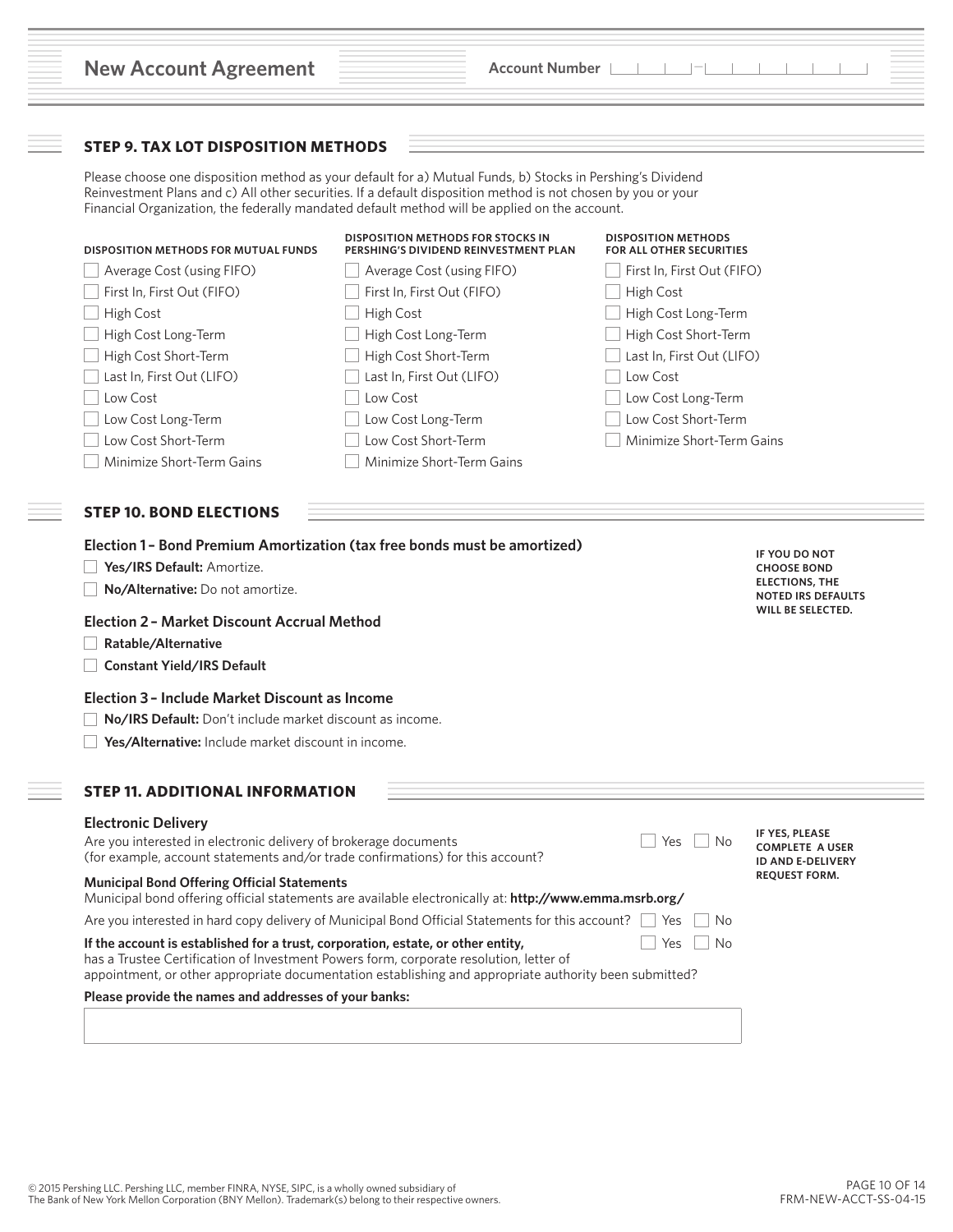| <b>New Account Agreement</b>                                             |                       |                | <b>Account Number</b>                                                                                                                                |  |
|--------------------------------------------------------------------------|-----------------------|----------------|------------------------------------------------------------------------------------------------------------------------------------------------------|--|
| <b>STEP 12. STANDING/PERIODIC INSTRUCTIONS</b>                           |                       |                |                                                                                                                                                      |  |
| How would you like to handle Interest and Dividends?<br>Remit   Credit   |                       |                |                                                                                                                                                      |  |
| <b>Income Distribution</b>                                               |                       |                |                                                                                                                                                      |  |
| <b>Method</b>                                                            |                       |                |                                                                                                                                                      |  |
| First-Party Check<br>ACH (requires a completed ACH authorization form)   |                       |                | Third-Party Check (provide name and address below and a completed letter of authorization)<br>Journal (requires a completed letter of authorization) |  |
| Account for Journal                                                      |                       |                |                                                                                                                                                      |  |
| Frequency<br>Annually<br>Semiannually                                    | Quarterly             | Bimonthly      | Semimonthly<br>$\Box$ Monthly<br>$\mathbf{I}$                                                                                                        |  |
| First Payment Date                                                       |                       |                |                                                                                                                                                      |  |
| <b>Information for Third-Party Check (if applicable)</b>                 |                       |                |                                                                                                                                                      |  |
| Name                                                                     |                       | Email          |                                                                                                                                                      |  |
| Home Phone                                                               | <b>Business Phone</b> |                | Mobile Phone                                                                                                                                         |  |
| Mailing Address                                                          |                       |                |                                                                                                                                                      |  |
| City                                                                     |                       | State/Province | Zip/Postal Code                                                                                                                                      |  |
| Country                                                                  |                       |                |                                                                                                                                                      |  |
| Type of Notification:                                                    | Proxy<br>Statement    | Confirmation   |                                                                                                                                                      |  |
| <b>Principal Distribution</b>                                            |                       |                |                                                                                                                                                      |  |
| Method                                                                   |                       |                |                                                                                                                                                      |  |
| First-Party Check                                                        |                       |                | Third-Party Check (provide name and address below and a completed letter of authorization)                                                           |  |
| ACH (requires a completed ACH authorization form)<br>Account for Journal |                       |                | Journal (requires a completed letter of authorization)                                                                                               |  |
|                                                                          |                       |                |                                                                                                                                                      |  |
| <b>Frequency</b>                                                         |                       |                |                                                                                                                                                      |  |
| Annually<br>Semiannually<br>First Payment Date                           | Quarterly             | Bimonthly      | Monthly<br>Semimonthly                                                                                                                               |  |
| $\qquad \qquad -$                                                        |                       |                |                                                                                                                                                      |  |
| <b>Information for Third-Party Check (if applicable)</b><br>Name         |                       | Email          |                                                                                                                                                      |  |
|                                                                          |                       |                |                                                                                                                                                      |  |
| Home Phone                                                               | <b>Business Phone</b> |                | Mobile Phone                                                                                                                                         |  |
| <b>Mailing Address</b>                                                   |                       |                |                                                                                                                                                      |  |
| City                                                                     |                       | State/Province | Zip/Postal Code                                                                                                                                      |  |
|                                                                          |                       |                |                                                                                                                                                      |  |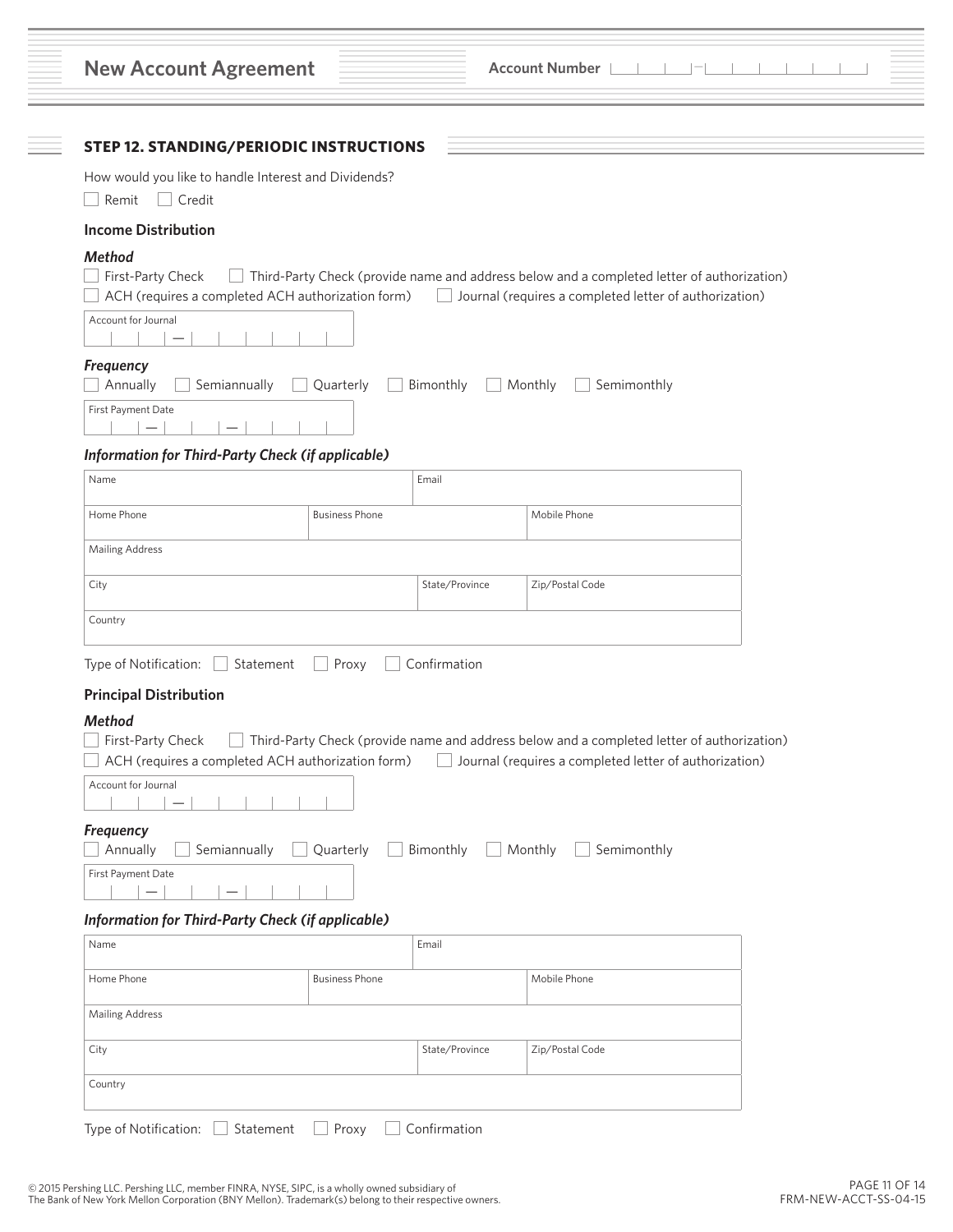# **STEP 13. U.S. TAXPAYER NUMBER CERTIFICATION**

#### **Taxpayer Certification**

Under penalties of perjury, I certify that:

- 1. The number shown on this form in Step 4 is my correct Social Security Number or Taxpayer Identification Number (or I am waiting for a number to be issued to me);
- 2. I am not subject to backup withholding because (a) I am exempt from backup withholding or (b) I have not been notified by the Internal Revenue Service (IRS) that I am subject to backup withholding as a result of a failure to report all interest or dividends, or (c) the IRS has notified me that I am no longer subject to backup withholding; and
- 3. I am a U.S. citizen or other U.S. person (defined below); and
- 4. The FATCA code(s) entered on this form (if any) indicating that I am exempt from FATCA reporting is correct.

#### *Certification instructions.*

You must cross out Item 2 above if you have been notified by the IRS that you are currently subject to backup withholding because you have failed to report all interest and dividends on your tax return. For mortgage interest paid, acquisition or abandonment of secured property, cancellation of debt, contributions to an individual retirement arrangement (IRA), and generally, payments other than interest and dividends, you are not required to sign the certification, but you must provide your correct TIN. If you are an exempt payee (if you are unsure, ask us for a complete set of IRS instructions), enter your exempt payee code (if any) here:

If you are exempt from FATCA reporting (if you are unsure, ask us for a complete set of IRS instructions), enter your exemption from FATCA reporting code (if any) here:

#### *Definition of a U.S. person.*

For federal tax purposes, you are considered a U.S. person if you are:

- An individual who is a U.S. citizen or U.S. resident alien,
- A partnership, corporation, company or association created or organized in the United States or under the laws of the United States,
- An estate (other than a foreign estate), or
- A domestic trust (as defined in Regulations section 301.7701-7)

# **STEP 14. SIGNATURES**

**The Internal Revenue Service does not require your consent to any provision of this document other than the certifications required to avoid backup withholding.**

**I ACKNOWLEDGE AND AGREE THAT THIS AGREEMENT CONTAINS A PREDISPUTE ARBITRATION CLAUSE, IN PARAGRAPHS 13 AND 14, ON PAGES 13 AND 14. I HEREBY ACKNOWLEDGE RECEIPT OF THIS NEW ACCOUNT AGREEMENT WITH PREDISPUTE ARBITRATION CLAUSE THEREIN.**

#### **Primary Account Holder or Entity Authorized Person**

| Print Name<br>Signature<br>X<br>Secondary Account Holder (if applicable) | Date<br>$\equiv$<br>_    | <b>PLEASE REVIEW YOUR</b><br><b>INFORMATION, READ</b><br>THE AGREEMENT ON<br><b>PAGES 13 AND 14,</b><br>AND SIGN HERE, KEEP<br>A COPY FOR YOUR<br><b>RECORDS.</b> |
|--------------------------------------------------------------------------|--------------------------|-------------------------------------------------------------------------------------------------------------------------------------------------------------------|
| Print Name                                                               | Date                     |                                                                                                                                                                   |
| Signature                                                                | $\overline{\phantom{m}}$ |                                                                                                                                                                   |

**REEMENT ON 3 AND 14. AN HERE. KEEP** 

# **X**

**For Broker-Dealer Use Only**  $\Box$  Accepted: Investment professional is registered in the state of client's residence.

| Investment Professional Printed Name | Principal Printed Name |
|--------------------------------------|------------------------|
| Date                                 | Date                   |
| _                                    |                        |
| Signature                            | Signature              |
|                                      |                        |

**THIS SECTION IS NOT TO BE USED BY NON-U.S. PERSON (SEE DEFINITION OF U.S. PERSON BELOW).**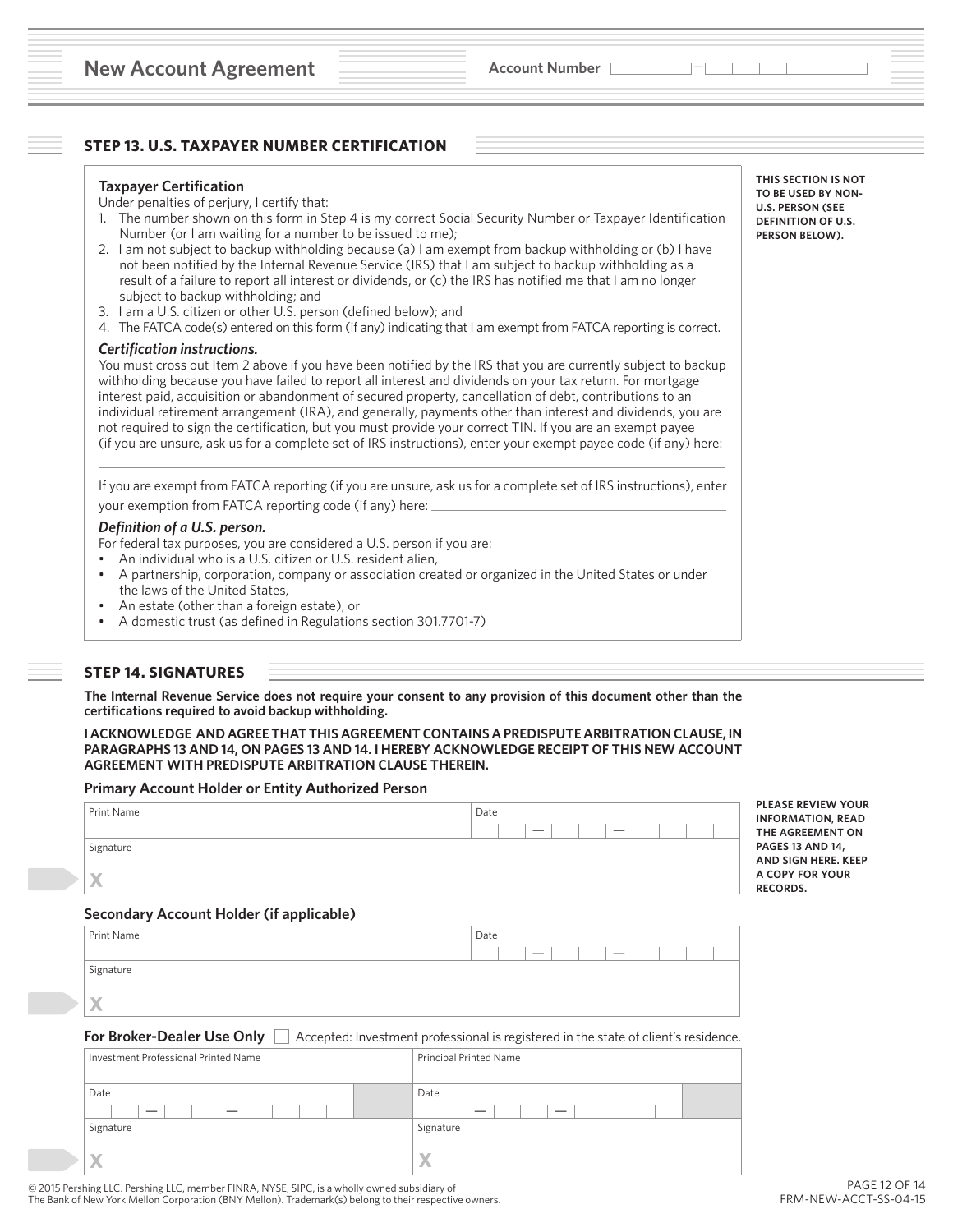# **TO: FINANCIAL ORGANIZATION AND ITS ASSIGNS**

#### **1. Provisions in the Event of Failure to Pay or Deliver**

Whenever I (we) do not, on or before the settlement date, pay in full for any security purchased for my (our) account, or deliver any security sold for such account, you are authorized (subject to the provisions of any applicable statute, rule, or regulation):

(A) Until payment or delivery is made in full, to pledge, repledge, hypothecate, or rehypothecate, without notice, any or all securities which you or your clearing agent may hold for me (either individually or jointly with others), separately or in common with other securities or commodities or any other property, for the sum then due or for a greater or lesser sum and without retaining in your possession and control for delivery a like amount of similar securities.

(B) To sell any or all securities which you or your clearing agent may hold for me (either individually or jointly with others), to buy in any or all securities required to make delivery for my (our) account, or to cancel any or all outstanding orders or commitments for my (our) account.

#### **2. Cancellation Provisions**

You are authorized, in your discretion, should I (we) die or should you for any reason whatever deem it necessary for your protection, without notice, to cancel any outstanding orders in order to close out my (our) accounts, in whole or in part, or to close out any of the commitments made on my (our) behalf.

#### **3. General Provisions**

Any sale, purchase, or cancellation authorized hereby may be made according to your judgement and at your discretion on the exchange or other market where such business is then usually transacted, at public auction, or at private sale without advertising the same and without any notice, prior to tender, demand, or call. You may purchase the whole or any part of such securities free from any right of redemption, and I (we) shall remain liable for any deficiency. It is further understood that any notice, prior to tender, demand, or call, from you shall not be considered a waiver of any provision of this agreement. I (we) shall include any person executing this agreement. With my (our) signature on this document, I (we) authorize any free credit balance in my account to be automatically invested into the sweep product elected, unless I (we) instruct my financial organization differently. Pershing LLC is further authorized to rely on instructions that I (we) give to my financial organization regarding my (our) sweep elections. I (we) agree, that my (our) sweep option may be changed, including changes between money market funds and bank deposit products, with prior notification to me (us).

#### **4. Successors**

This agreement and its provisions shall be continuous, and shall inure to the benefit of your present organization, and any successor organization or assigns, and shall be binding upon me (us) and/or the estate, executors, administrators, and assigns of my (our) account.

# **5. Age**

I (we), if an individual, represent that I (we) am (are) of full age.

#### **6. Interest in Account**

No one except me (us) has an interest in any of my (our) accounts with you unless such interest is revealed in the title of such account, and in any case, I (we) have the interest indicated in such title.

#### **7. Orders and Statements**

Reports of the execution of orders and statements of my (our) account shall be conclusive if not objected to in writing, the former within two days and the latter within ten days, after forwarding by you to me (us) by mail or otherwise.

#### **8. Extraordinary Events**

You shall not be liable for loss or delay caused directly or indirectly by war, natural disasters, government restrictions, exchange, or market rulings, or other conditions beyond your control.

#### **9. Fees and Charges**

I (we) agree to the fees and charges on the fee schedule received by me (us). You may change the fee schedule from time to time.

#### **10. Joint Accounts**

If this is a joint account, unless we notify you otherwise and provide such documentation, as you require, the brokerage account(s) shall be held by us jointly with rights of survivorship (payable to either or the survivor of us). Each joint tenant irrevocably appoints the other as attorney-in-fact to take all action on his or her behalf and to represent him or her in all respects in connection with this Agreement. You shall be fully protected in acting, but shall not be required to act upon the instructions of either of us. Each of us shall be liable, jointly and individually, for any amounts due to you pursuant to this Agreement, whether incurred by either or both of us.

#### **11. Address**

Communications may be sent to me (us) at my (our) current address which is on file at your office, or at such other address as I (we) may hereafter give you in writing. All communications so sent, whether by mail, telegraph, messenger, or otherwise, shall be deemed given to me (us) personally, whether actually received or not.

#### **12. Recording Conversations**

I (we) understand and agree that for our mutual protection you may electronically record any of my (our) telephone conversations.

#### **13. ARBITRATION DISCLOSURES**

**THIS AGREEMENT CONTAINS A PREDISPUTE ARBITRATION CLAUSE. BY SIGNING AN ARBITRATION AGREEMENT THE PARTIES AGREE AS FOLLOWS:**

- **• ALL PARTIES TO THIS AGREEMENT ARE GIVING UP THE RIGHT TO SUE EACH OTHER IN COURT, INCLUDING THE RIGHT TO A TRIAL BY JURY, EXCEPT AS PROVIDED BY THE RULES OF THE ARBITRATION FORUM IN WHICH A CLAIM IS FILED.**
- **• ARBITRATION AWARDS ARE GENERALLY FINAL AND BINDING; A PARTY'S ABILITY TO HAVE A COURT REVERSE OR MODIFY AN ARBITRATION AWARD IS VERY LIMITED.**
- **• THE ABILITY OF THE PARTIES TO OBTAIN DOCUMENTS, WITNESS STATEMENTS, AND OTHER DISCOVERY IS GENERALLY MORE LIMITED IN ARBITRATION THAN IN COURT PROCEEDINGS.**
- **• THE ARBITRATORS DO NOT HAVE TO EXPLAIN THE REASON(S) FOR THEIR AWARD, UNLESS, IN AN ELIGIBLE CASE, A JOINT REQUEST FOR AN EXPLAINED DECISION HAS BEEN SUBMITTED BY ALL PARTIES TO THE PANEL AT LEAST 20 DAYS PRIOR TO THE FIRST SCHEDULED HEARING DATE.**